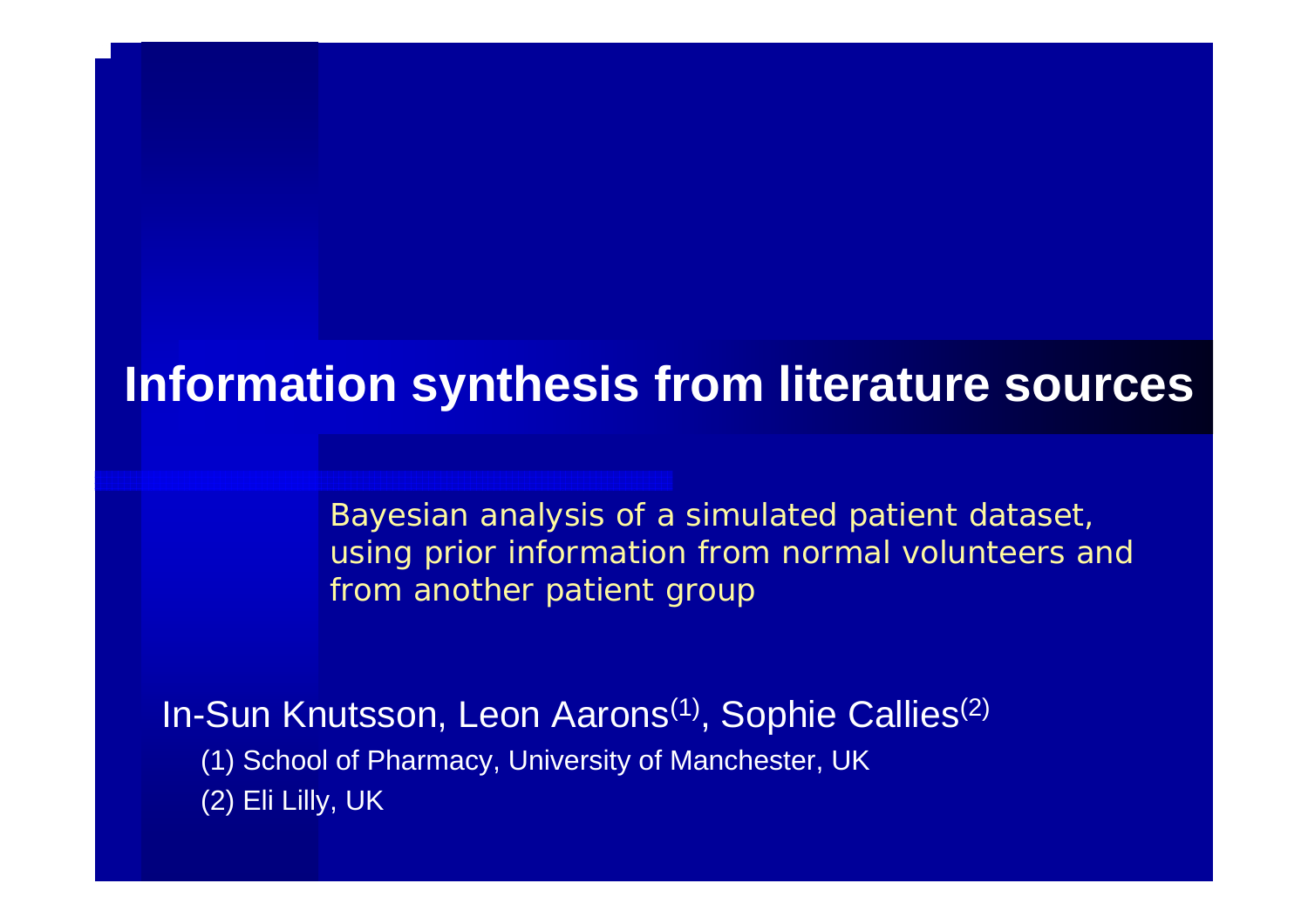# **Outline**

### **• Information synthesis from literature sources**

- *WHY*
	- **To address important aspects of drugs' PK (& PD)**
	- **A single source of info. often** *cannot* **achieve this**
- *HOW*
	- **Bayesian approach (using WinBUGS)**
- **Bayesian analysis & reporting** 
	- **Subjectivity :** *Subjectivity is not a weakness*
	- *Important !!!*
		- *Good coverage* **of realistic prior believes**
		- *Purpose* **of an analysis**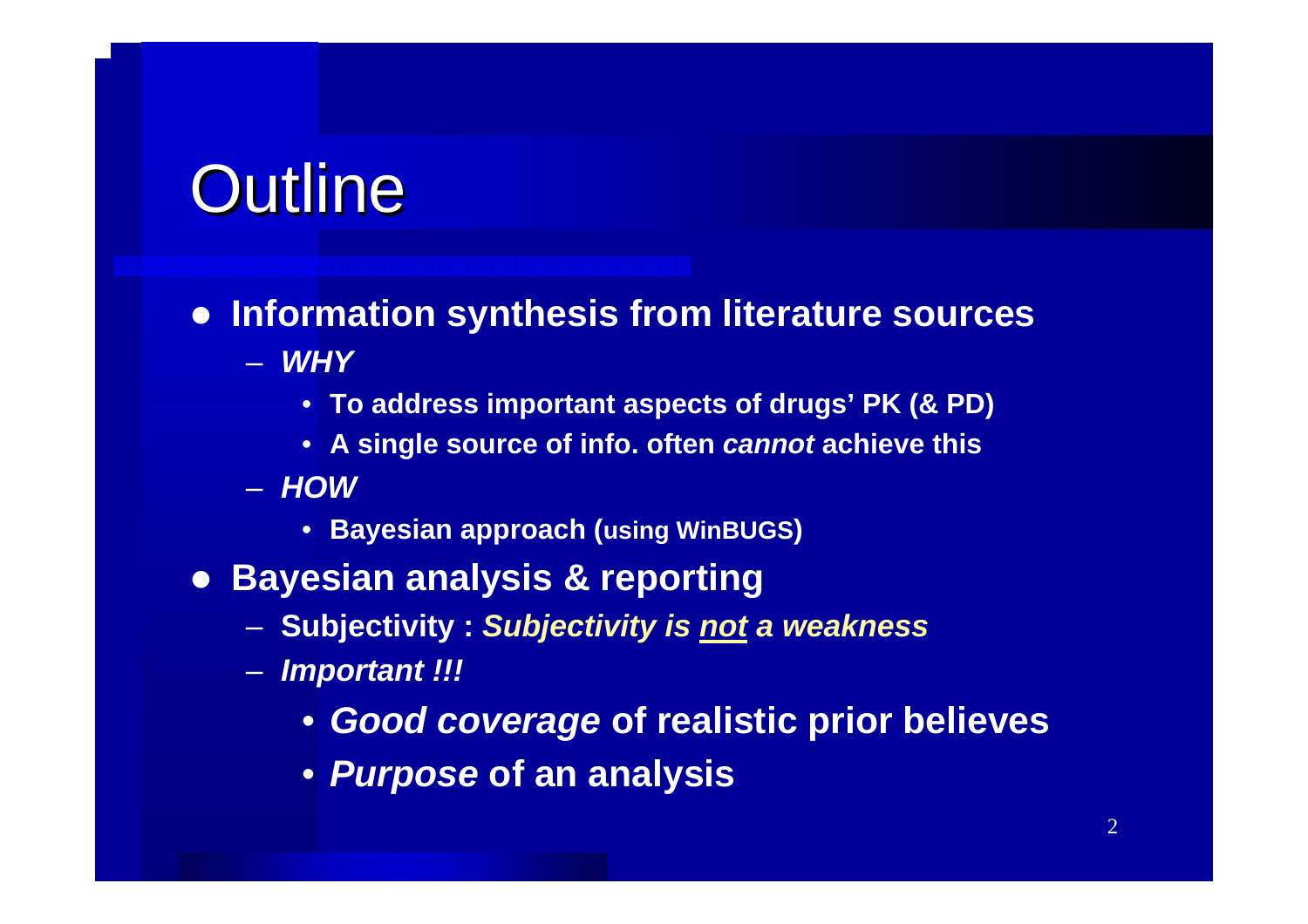## **Good Bayesian analysis Good Bayesian analysis** *(mixed effects modelling perspective) (mixed effects modelling perspective)* z **Good frequentist approach** *plus*

- **Accurate prior elicitation from credible sources**
- z **Exchangeability of priors & datasets** experience and the second **Similarity of important quantities**
- **Realistic sensitivity analyses**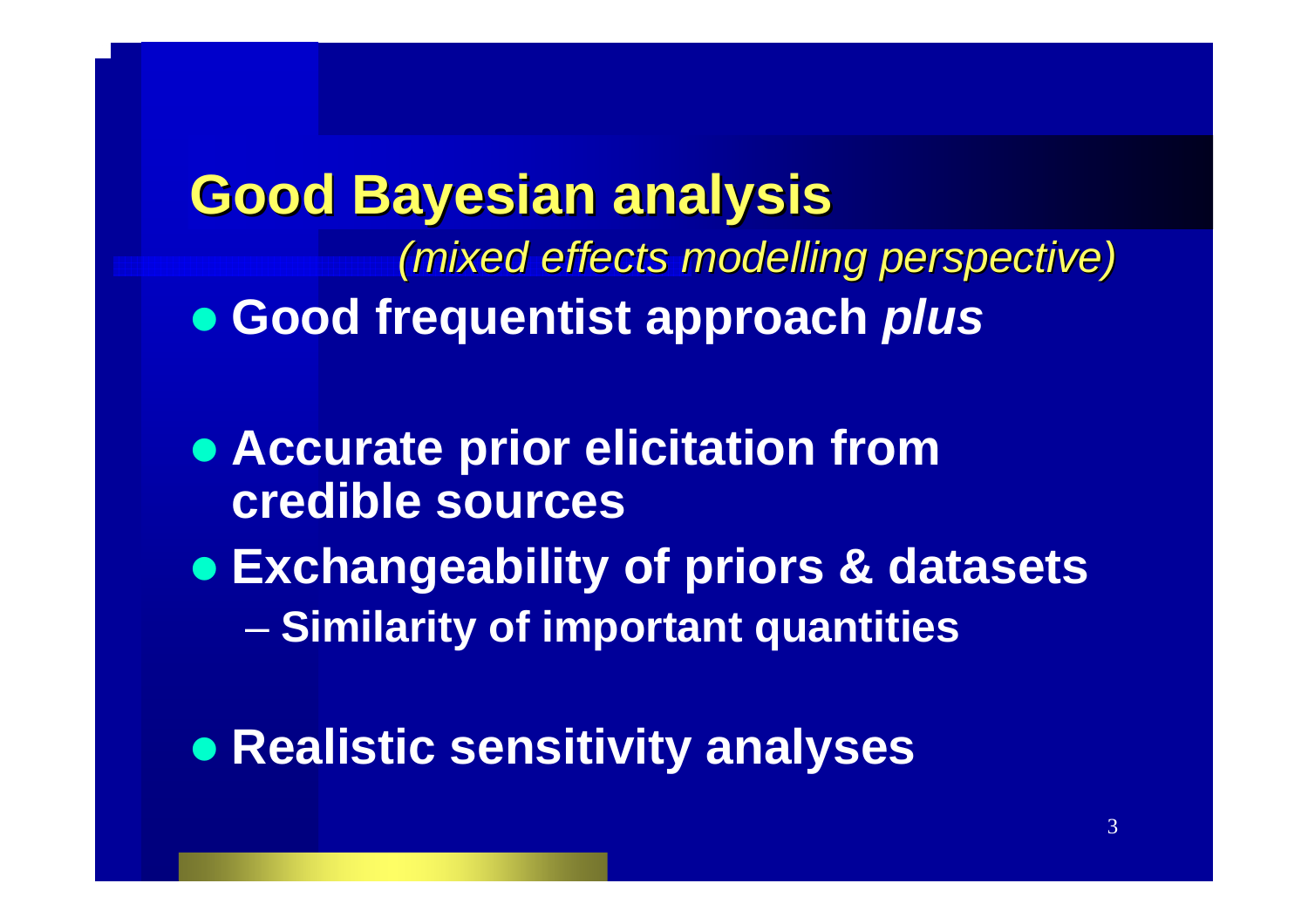## **Case study Case study**

### *Fluconazole Fluconazole* (anti-fungal): primarily renally cleared fungal): primarily renally cleared

### *Prior – PK studies*

**Toon et al. (UK, 1990)** 

**et al. (UK, 1990) Shiba et al. (Japan, 1990) Berl et al. (US, 1995)**

*Data (simulated) – HIV, AIDS PK*

**McLachlan et al. (Australia, 1996)**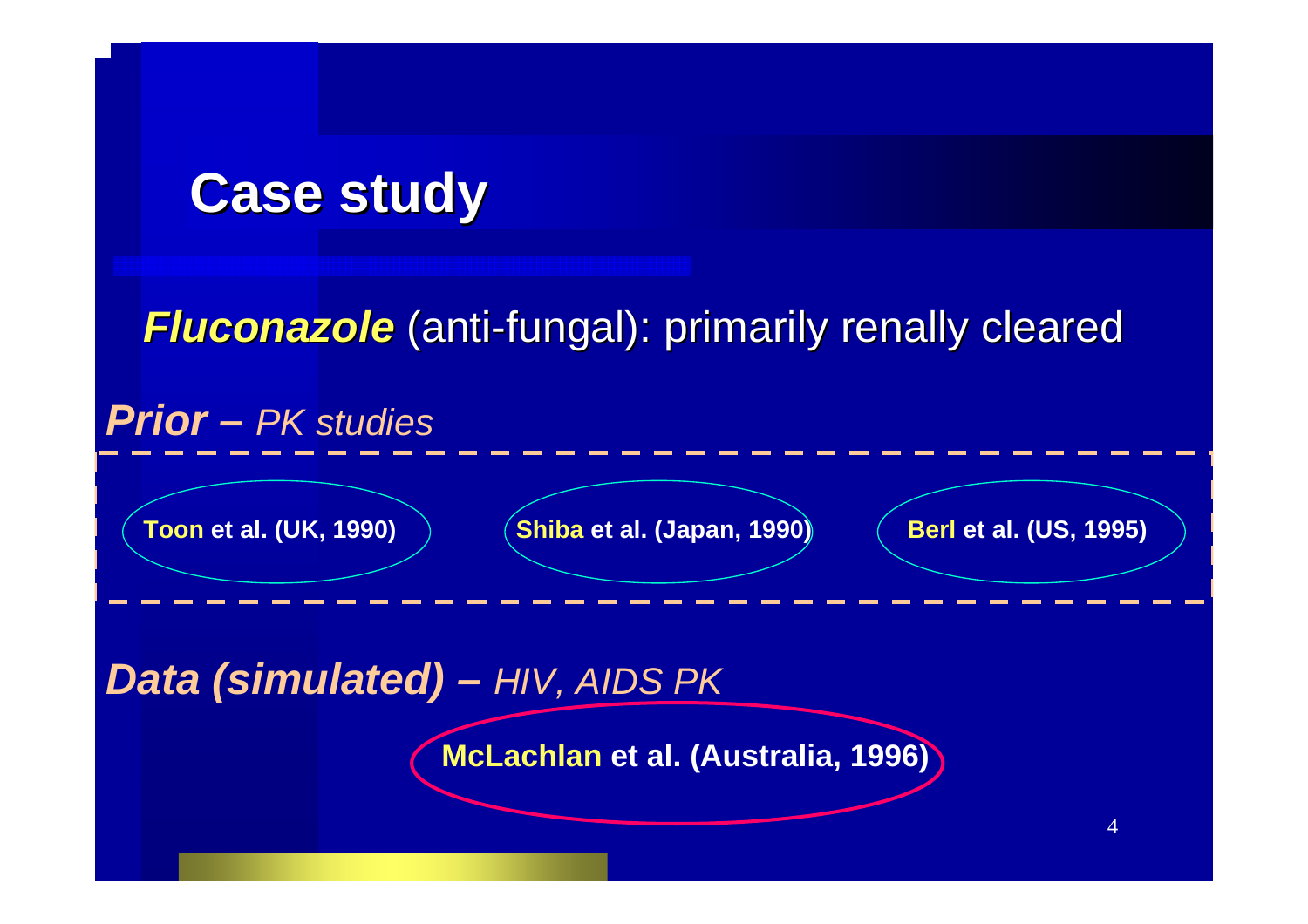# Toon *et al*. *(UK, 1990) (UK, 1990)*



- z **Parallel; Single 50 mg oral dose**
- z **Four groups of 5 by CLcr (Male/Female: 8/12)**
	- **> 70** *ml/min*
	- **20 – 70** *ml/min*
	- –**< 20** *ml/min***; haemodialysis**
- **Densely sampled**
- $\bullet$  **Summary info:** 
	- –**Mean + SD of observations (a plot)**
	- **Holland** Controller **Mean + SD of estimated CL/F and V1/kg/F per each renal group**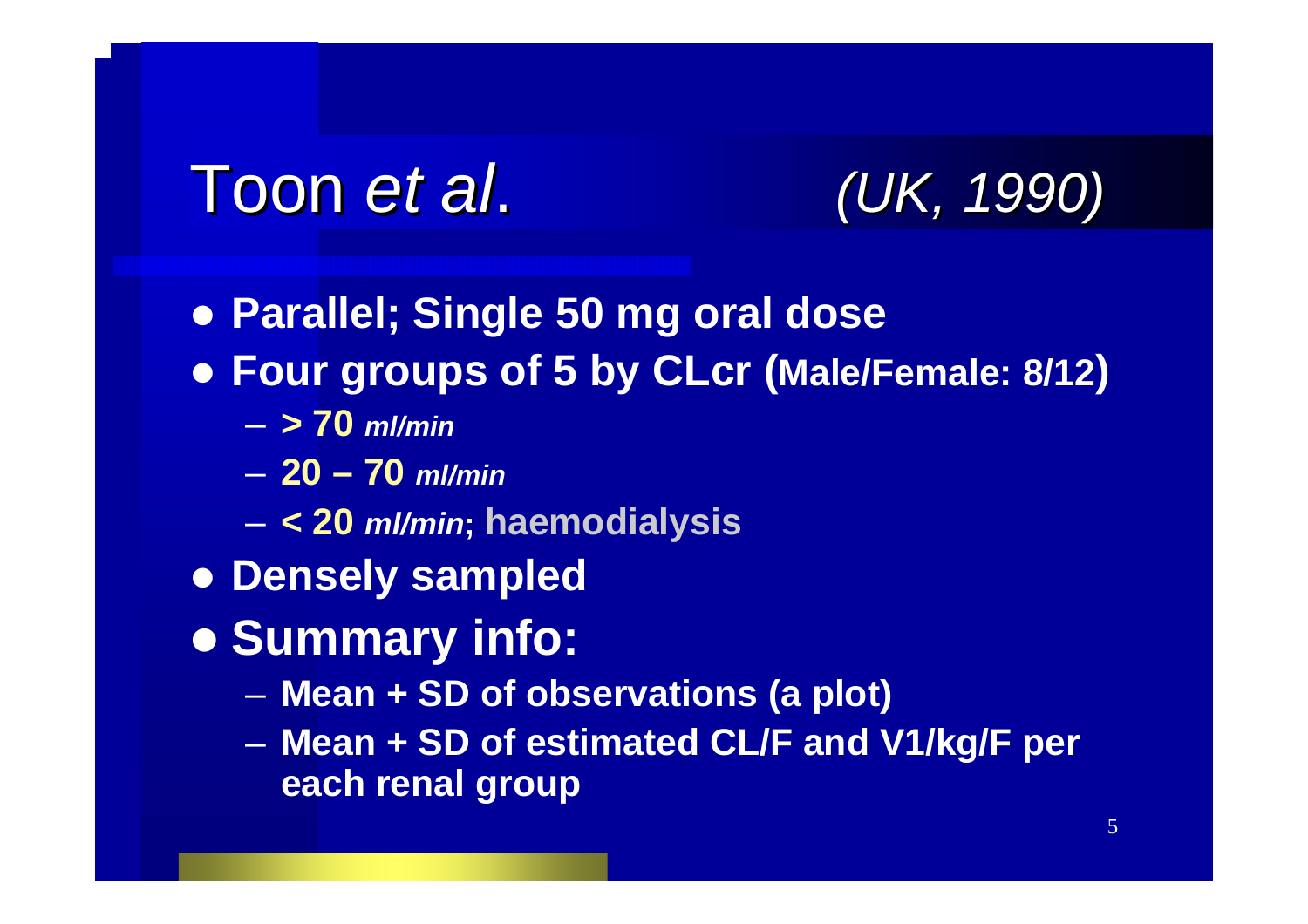### Toon *et al*. *model 1 model 1* **CL/FV1/F CL/FV1/FCL/FV1/Fnormal(mean, sd) Three groups by CLcr**

**V1/F = V1/kg/F** <sup>×</sup> **weight (mixture, p = 0.4) male = Norm(78, 10)**

**female = Norm(62, 10)**

### z*From another source*

–**Fixed proportional intra. subject variability**

–**Fixed mean + variability of Ka**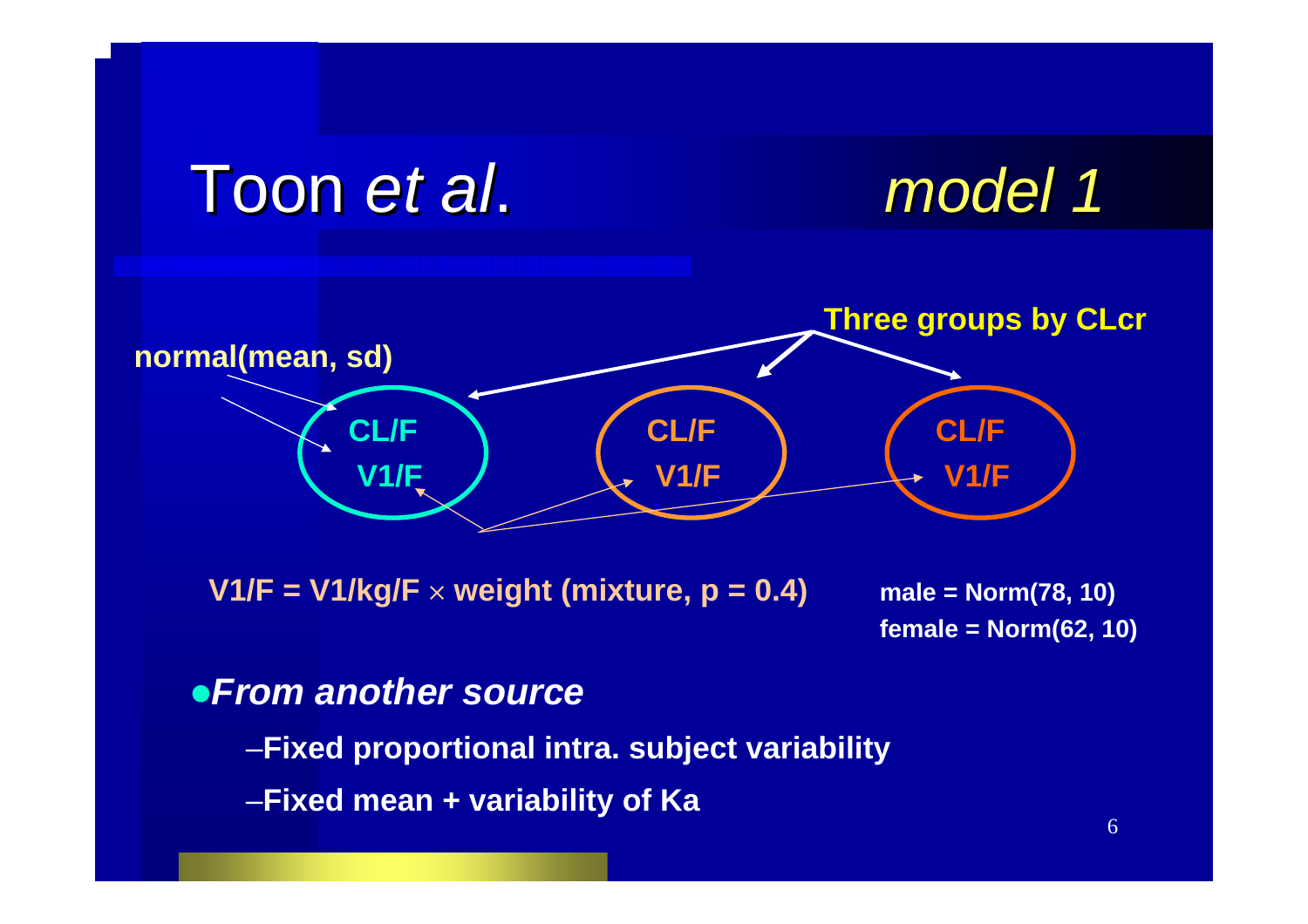# Toon *et al*. *model 2 model 2*





01232233 In d iv idual C L /F (L /h r)

7 0 .0 <sup>0</sup> .5 <sup>1</sup> .0 <sup>1</sup> .5 <sup>2</sup> .0 In d iv idual V 1 /k g /F (L /k g )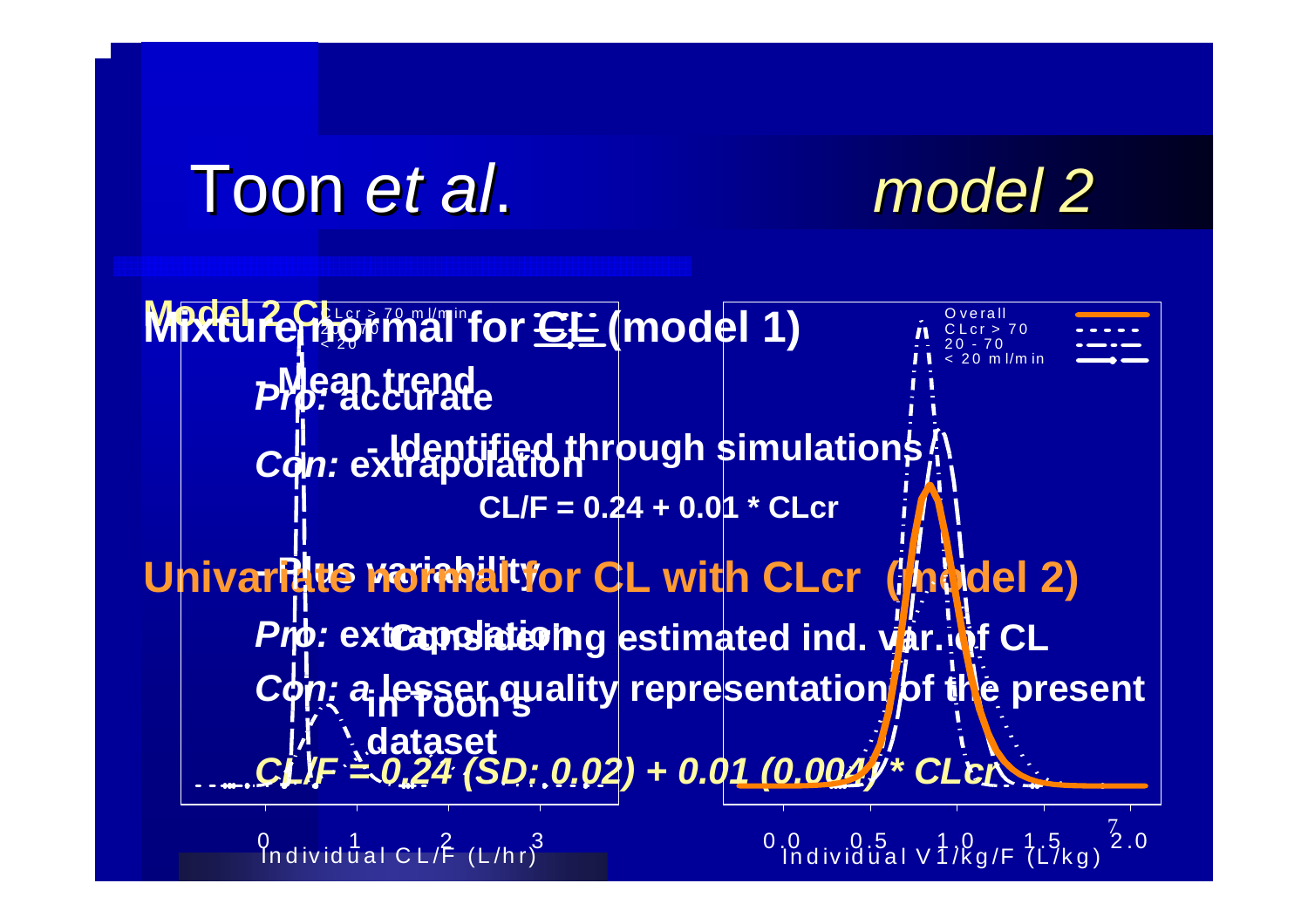### **Model 2 vs. Model 1: 95 % credible plasma conc. intervals**

20 ml/min <= CLcr <= 70 ml/min



 $\bullet$  **Comparison: Model 2 vs. Model 1**z **Similarity: Box's generalised significant test2 Min(P(yobs < ypred ), 1- P(yobs < ypred ))** ≈ *two sided p-value*

*-For individual points*

*- Overall stat. = 0.95*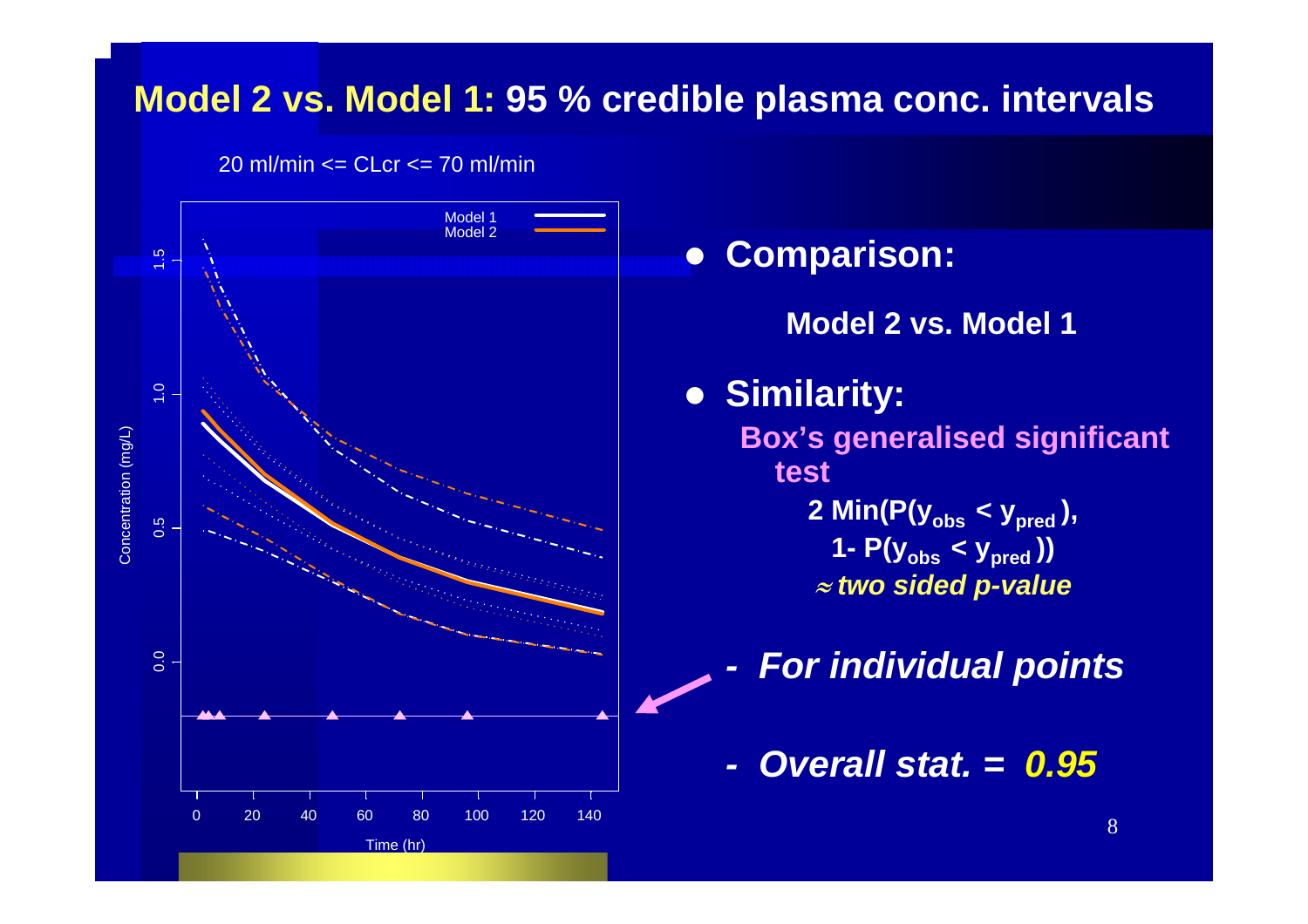# Shiba *et al*. *(Japan, 1990) (Japan, 1990)*

- $\bullet$  **Crossover study**
- z **Single 25/ 50/ 100 mg oral dose (& some IV)**
- z **8 healthy male volunteers**
- **Densely sampled**
- $\bullet$  **Summary info:** 
	- –**Mean + SD of observations (***a table***)**
	- – **Mean + SD of estimated CL/F and V1/F per each dosing group**
	- **Line Communication Weight info.**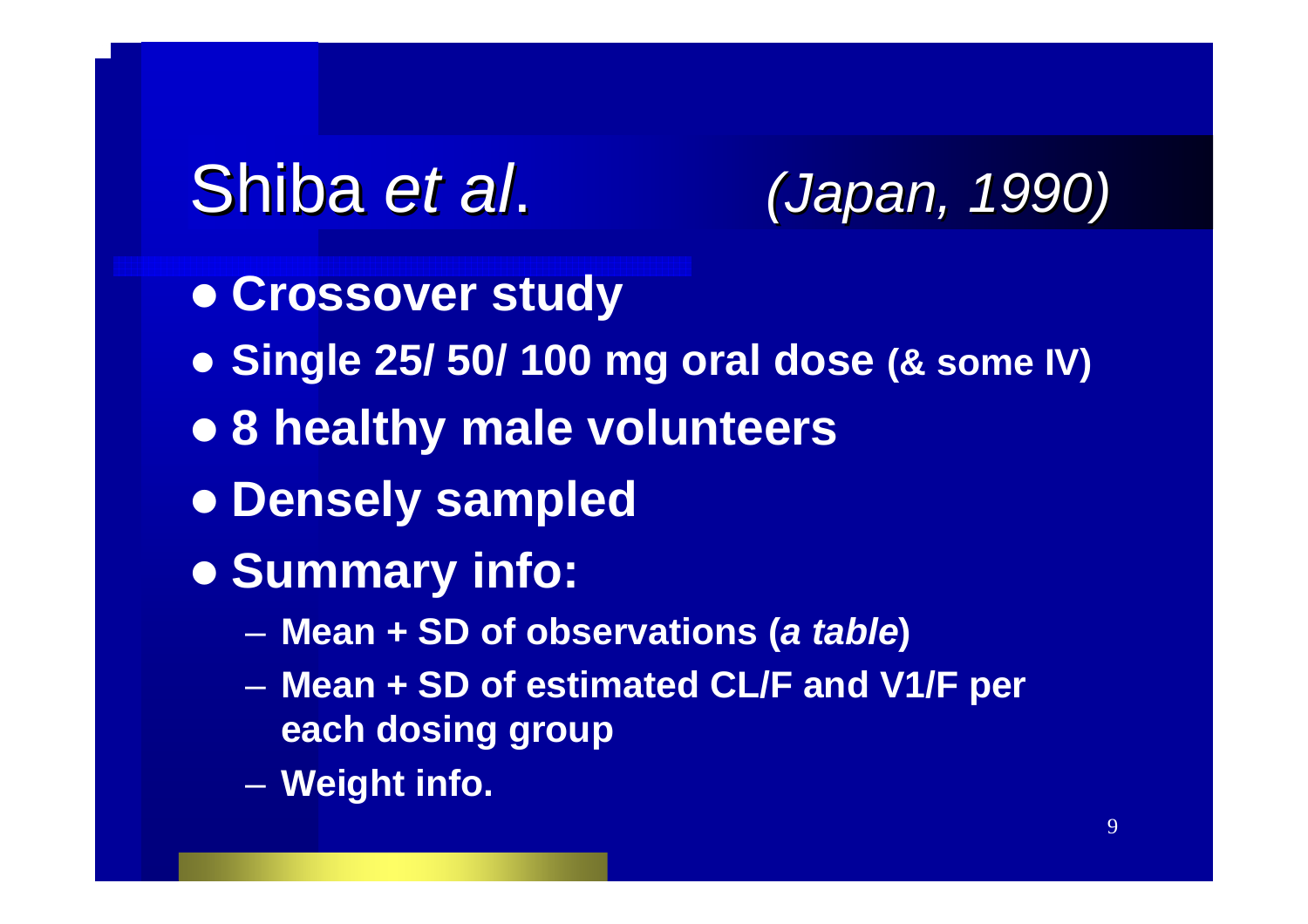#### 100 mg **Toon's model 1 vs. Shiba's data summary (95 % intervals)**



#### $\bullet$ **Comparison:**

**Simulations from Toon's model 1 (CLcr > 70ml/min) vs. Simulations from Shiba's data summary (normal volunteers)**

 $\bullet$ **Similarity (***exchangeability***)**

- *-For individual points*
- *- Overall Box's stat. = 0.71*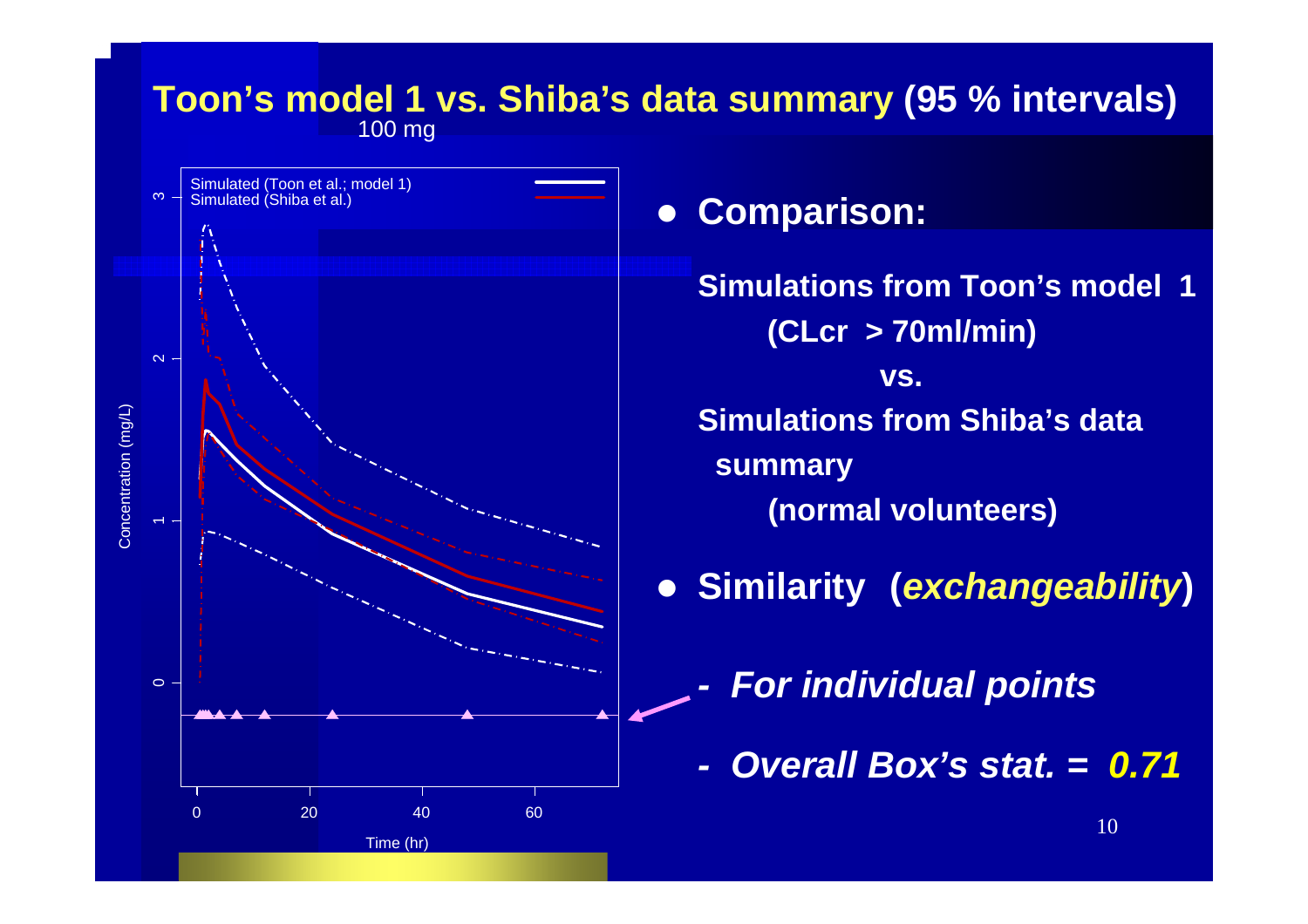# Shiba *et al*. *model 2 model 2*



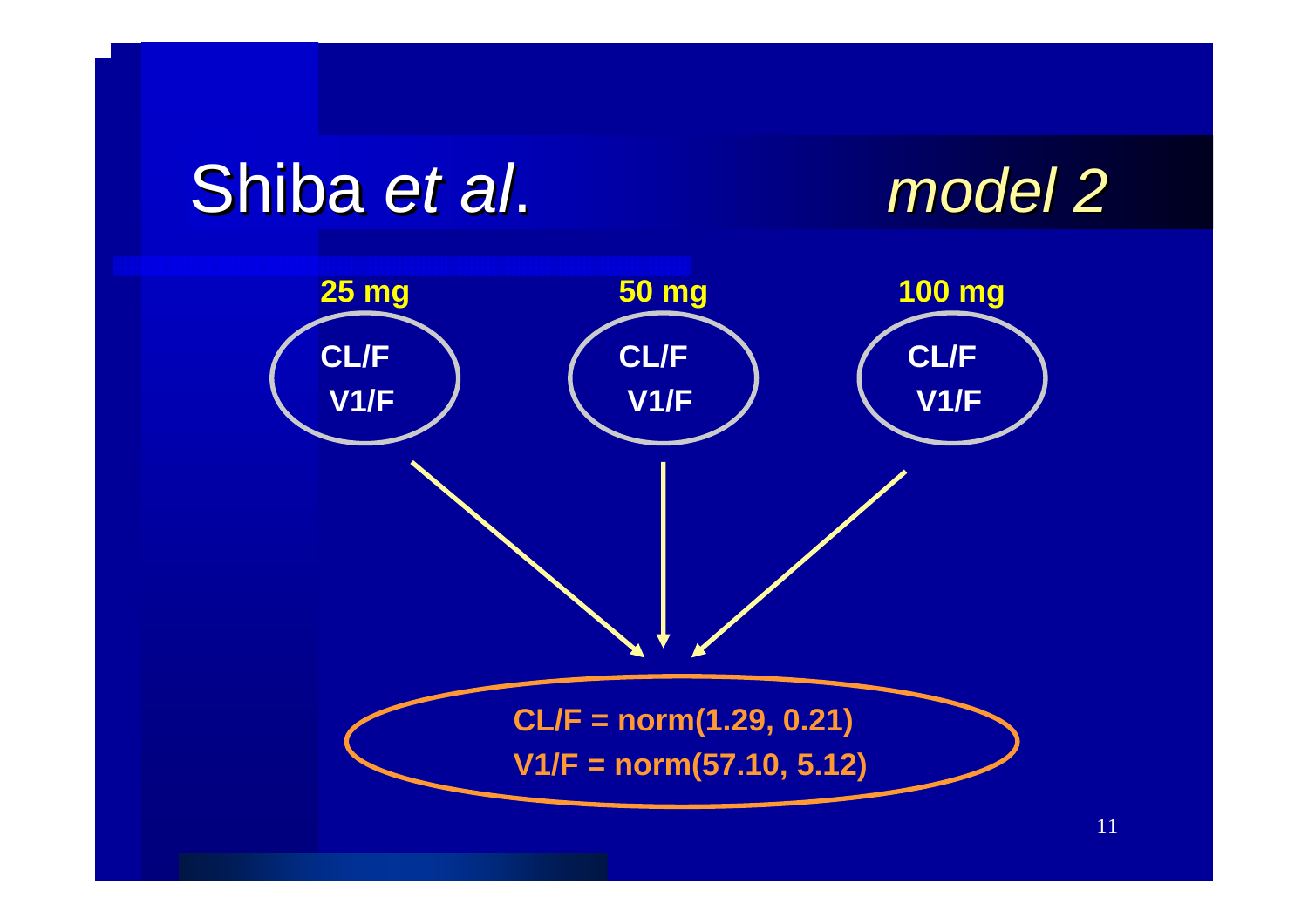### **Shiba's** *model 2* **vs. Shiba's data summary (95 % intervals)**

50 mg



### **• Comparison:**

**Simulations from Shiba's model 2 vs. Simulations from Shiba's data summary**

- $\bullet$  **Similarity**
	- *-For individual points*
	- *- Overall Box's stat. = 0.96*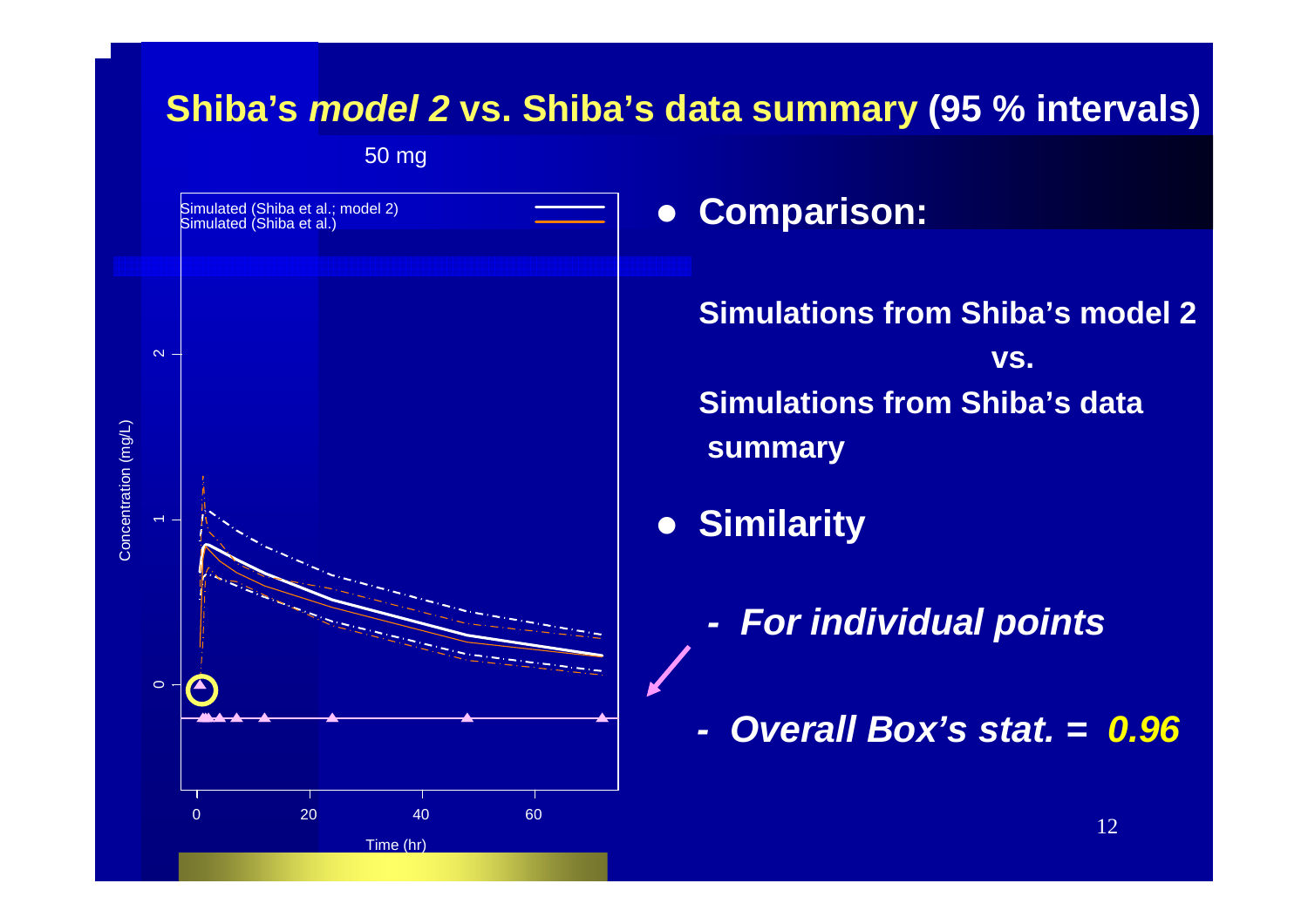# Berl *et al*. *(Australia,1995) (Australia,1995)*

- **Multiple daily dose study**
- z **Four groups of 10 by CLcr** *(mainly male)*
	- **- > 50 ml/min (***in reality > 70* <sup>≡</sup> **Toon's); (400, 200)**
	- **- 20-50 ml/min (loading/maintenance: 200, 100)**
	- **- < 20 ml/min (100, 50); haemodialysis**
- **Densely sampled**
- **Summary info** 
	- –**Mean + SD of observations (plots)**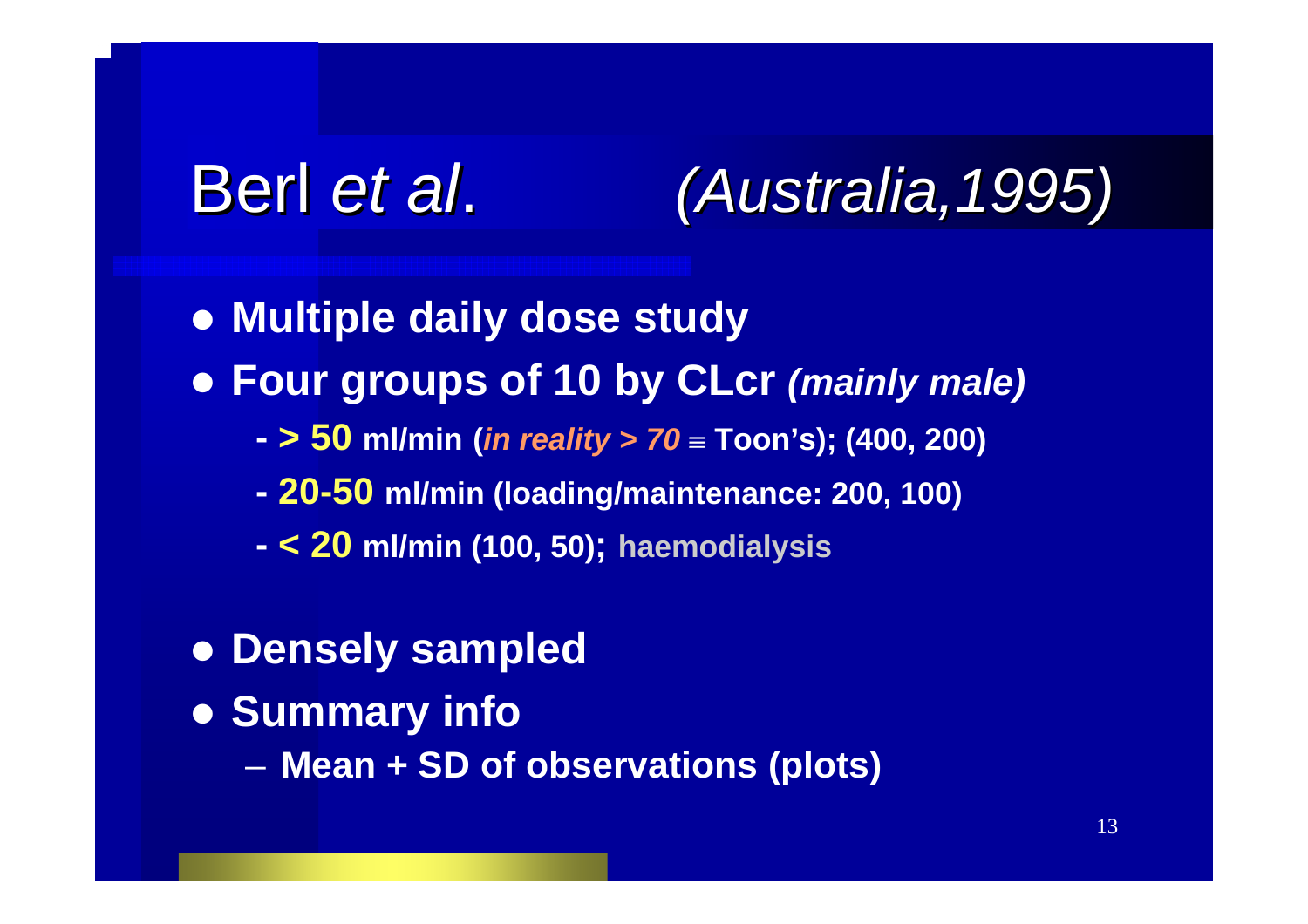# Berl *et al*.

### z **Berl's vs. Toon's: exchangeable**

## z **Can Berl's results be composed as a parametric prior?**

- **Line Communication CL/F (mean, sd), V1/F (mean, sd) cannot be obtained solely from Berl's article**
- – **Model to mimic Berl's results – too many assumptions**
- –**Still provides important information**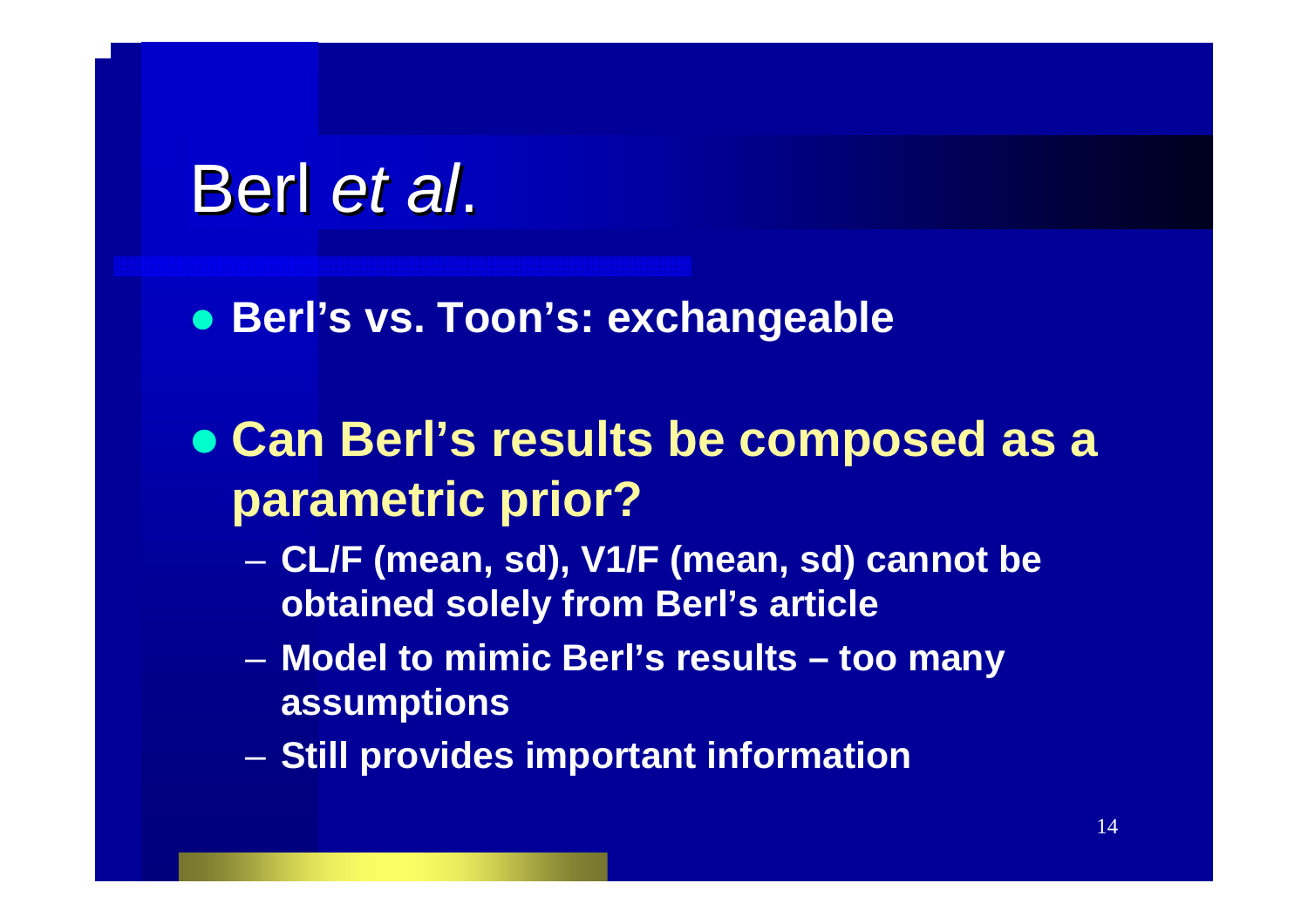## **Case study**

### *Fluconazole Fluconazole (anti-fungal) fungal)*

#### *Objectives*

**1, To find out whether PK (non HIV, AIDS;** *prior***)** <sup>≈</sup> **PK (HIV, AIDS;** *McLachlan***)? 2, If PK (prior)** <sup>≈</sup> **PK (McLachlan), what are the consequences of**  *likely prior believes + McLachlan's?*

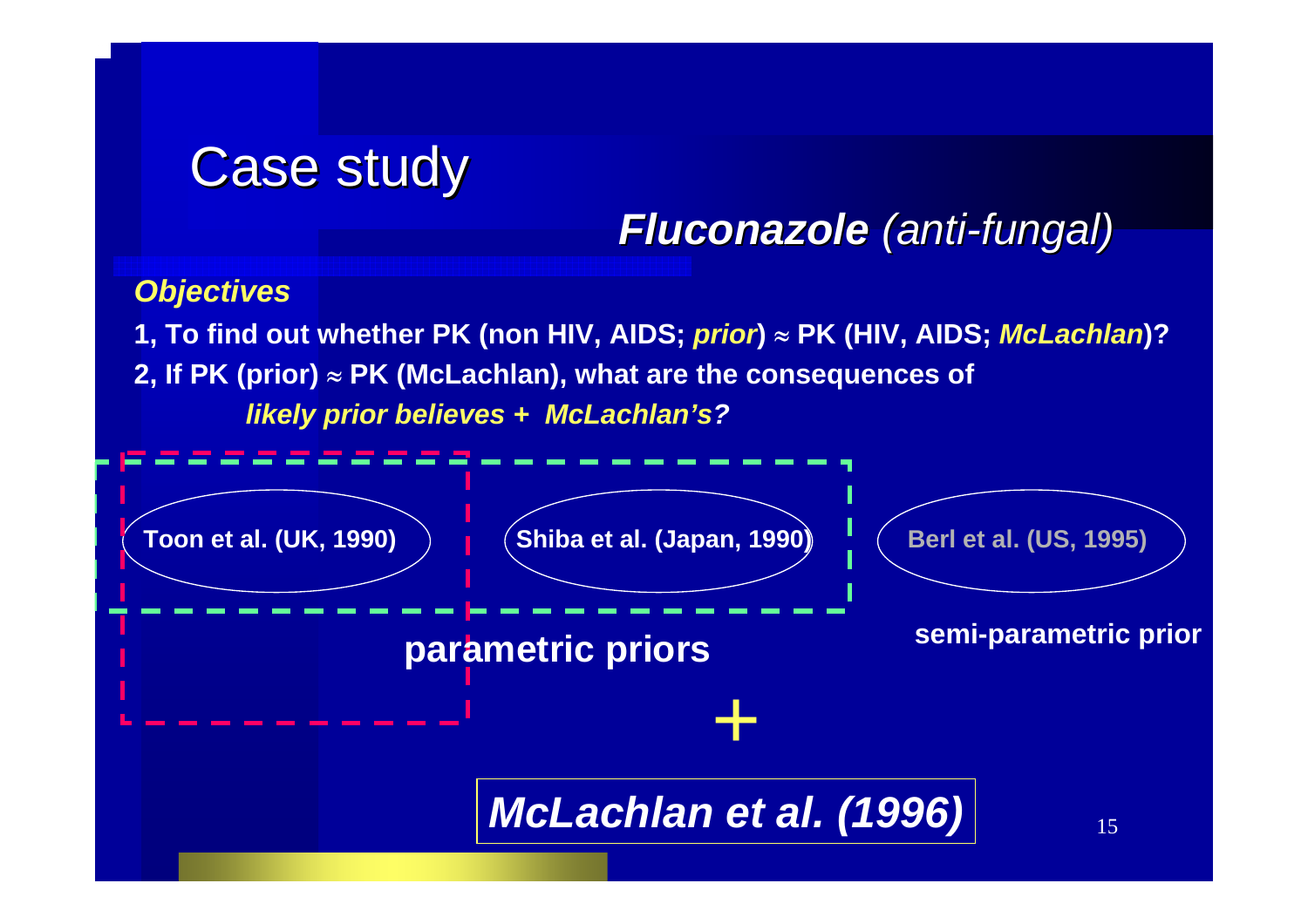# McLachlan McLachlan *et al. (1996)*

*Objectives 1, Pop. PK in HIV and AIDS 2, Dosing recommendation*



**Two datasets simulated 13 subjects primarily based on Study 1 Crossover Densely sampled Up to 3 oral dose levels + IV**

**Lower CL 100 subjects Steady State 3 obs.jpes subjeC**D4 > 200 **93 subjects with CD4 < 200 50 – 800 mg oral doses**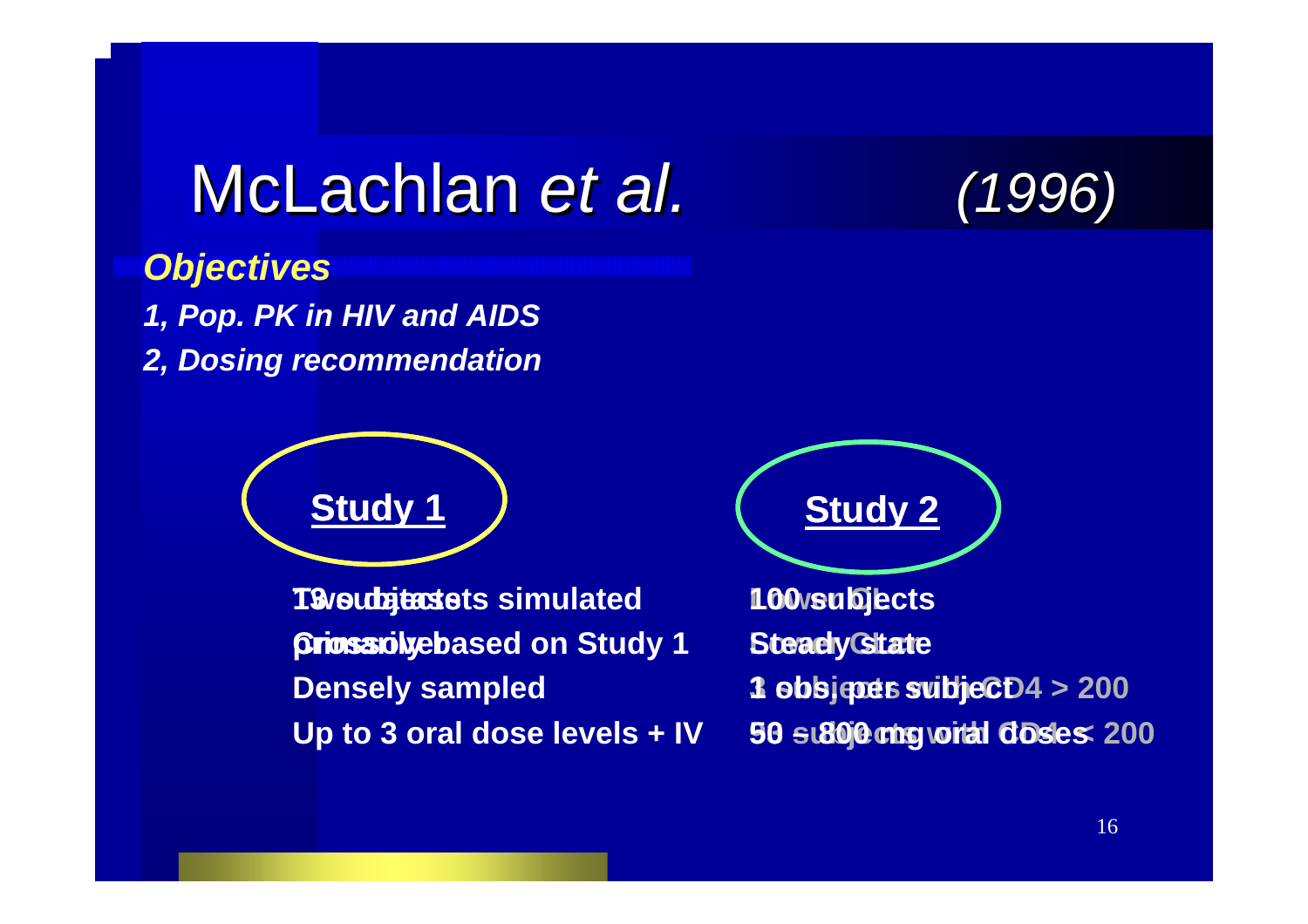# **Sim. Data generation**

z **2 simulated datasets** *Model 1***: No covariate, study 1 structure** ≡ **McLachlan's results (P-Pharm)**

– *Model 2***: CL vs. additive CLcr, study 1 structure** ≈ **McLachlan's results (P-Pharm)**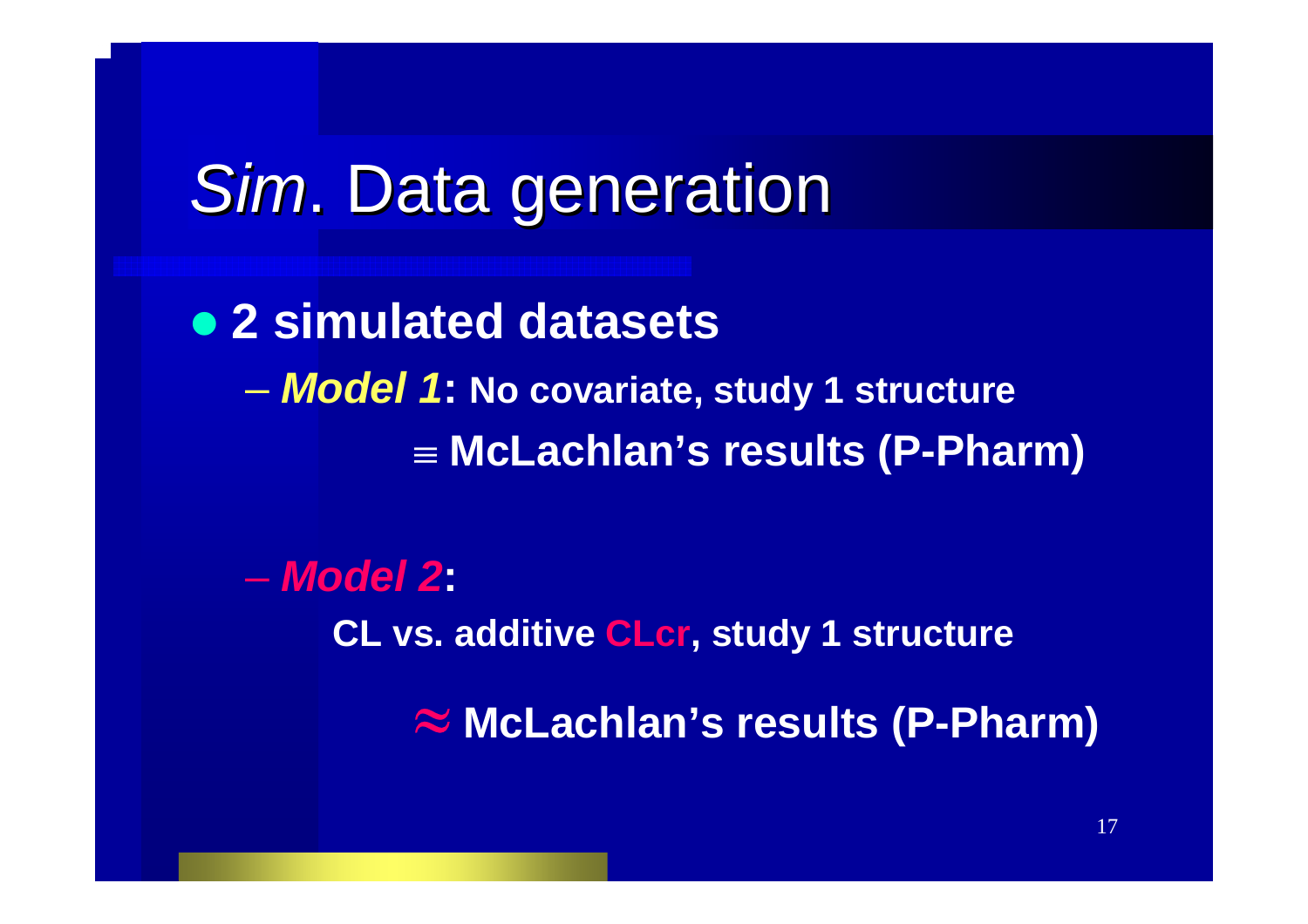#### *Model 1 simulations vs. Toon's model 1: exchangeable (Box: 0.41)*

#### 400 mg Oral

100 mg IV

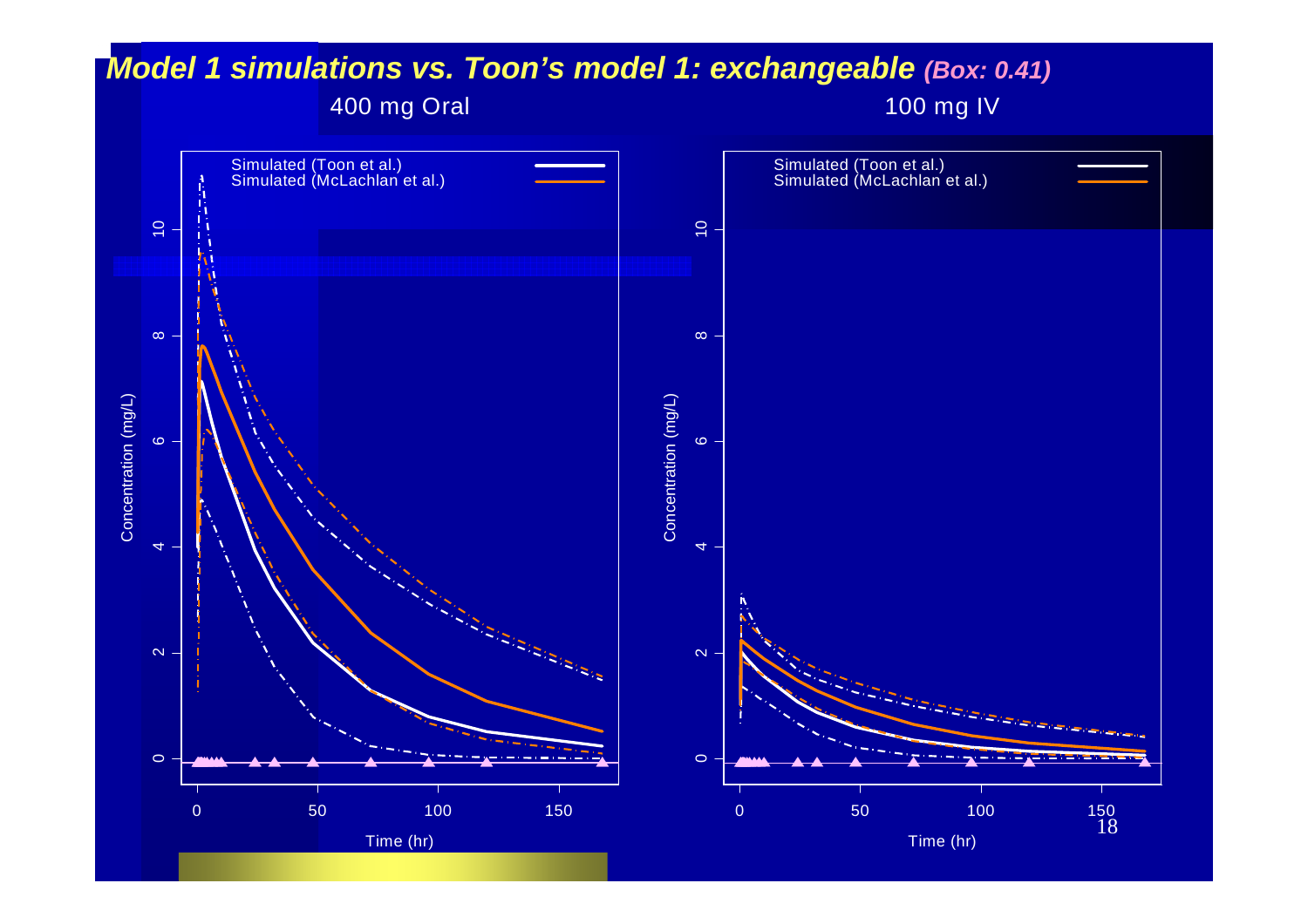# Prior adjustment Prior adjustment *model 1 model 1*

19Scenario 4: up-weeghted Gala & Non-informative prior  $\mathsf{CL}\text{-}\mathsf{M}\text{-}\mathsf{B}\text{-}\mathsf{B}$  (areone in the prior formation of the prior (Toon & Shiba) <sup>z</sup>**Data (crossover): 1/ 34.6 (pop. & ind.) (** ≈**3**× **(n real : 13))** z**Toon (parallel):**  -**CrCL > 70 ml/min group only (model 1) 1/ 5.4** -**V1/F adjusted f or weight (42-88 kg)**  $(≈_1$ Model 2respmblied) n = 3×5 **-CL/F, Shiba(Crossover): 1/ 25(** ≈ **3**  × **(n real : 8)) Analyses Scenario 3: Data & Informative prior (Toon) Scenario 4: Data & informative prior (Toon & Shiba)** *Toon: up-weighted CL & V1* **Toon e t al. (UK, 1990) Shiba e t al. (Japan, 1990) PriorData** -**CL/F, V1/F**  Æ **CL, V1**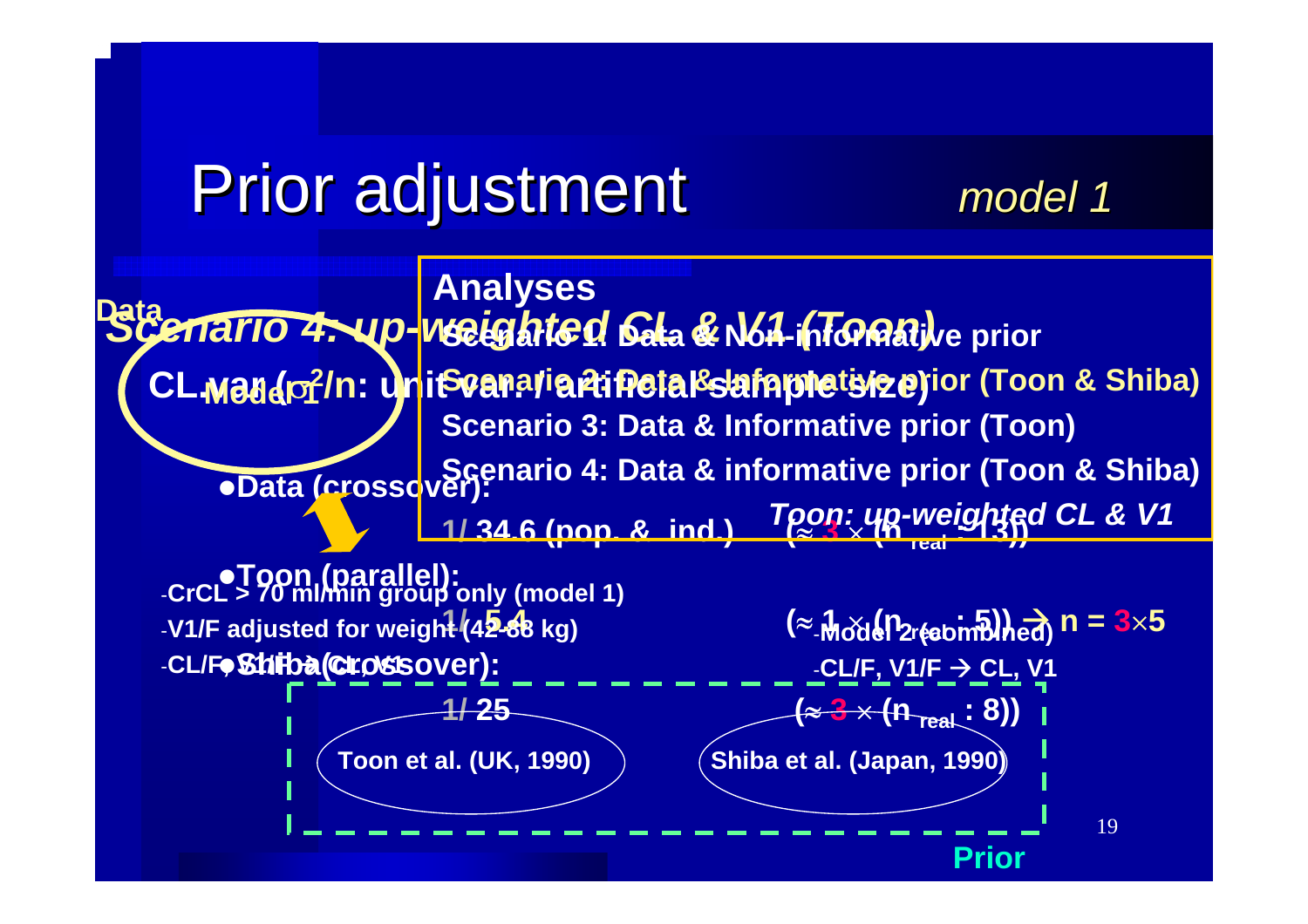# Results Results *model 1 model 1*

|                       | Sce.1<br>Non-<br>informative | Sce.2<br><b>Informative</b><br>(Toon &<br>Shiba) | Sce.3<br><b>Informative</b><br>(Toon) | Sce <sub>.4</sub><br><b>Informative</b><br>(up-weighted<br>Toon) |
|-----------------------|------------------------------|--------------------------------------------------|---------------------------------------|------------------------------------------------------------------|
| <b>PPC</b> $(x^2)$    | 0.5                          | 0.51                                             | 0.51                                  | 0.5                                                              |
| F                     | 0.91(0.01)                   | 0.91(0.01)                                       | 0.91(0.01)                            | 0.91(0.01)                                                       |
| $CL$ (L/hr)           | 0.93(0.05)                   | 0.96(0.06)                                       | 0.97(0.06)                            | 0.95(0.04)                                                       |
| V <sub>1</sub><br>(L) | 44.11 (0.92)                 | 46.11 (1.55)                                     | 46.41 (1.79)                          | 45.28 (1.17)                                                     |
| $Ka - Ke$<br>(1/hr)   | 3.21(0.40)                   | 3.22(0.41)                                       | 3.21(0.40)                            | 3.22(0.39)                                                       |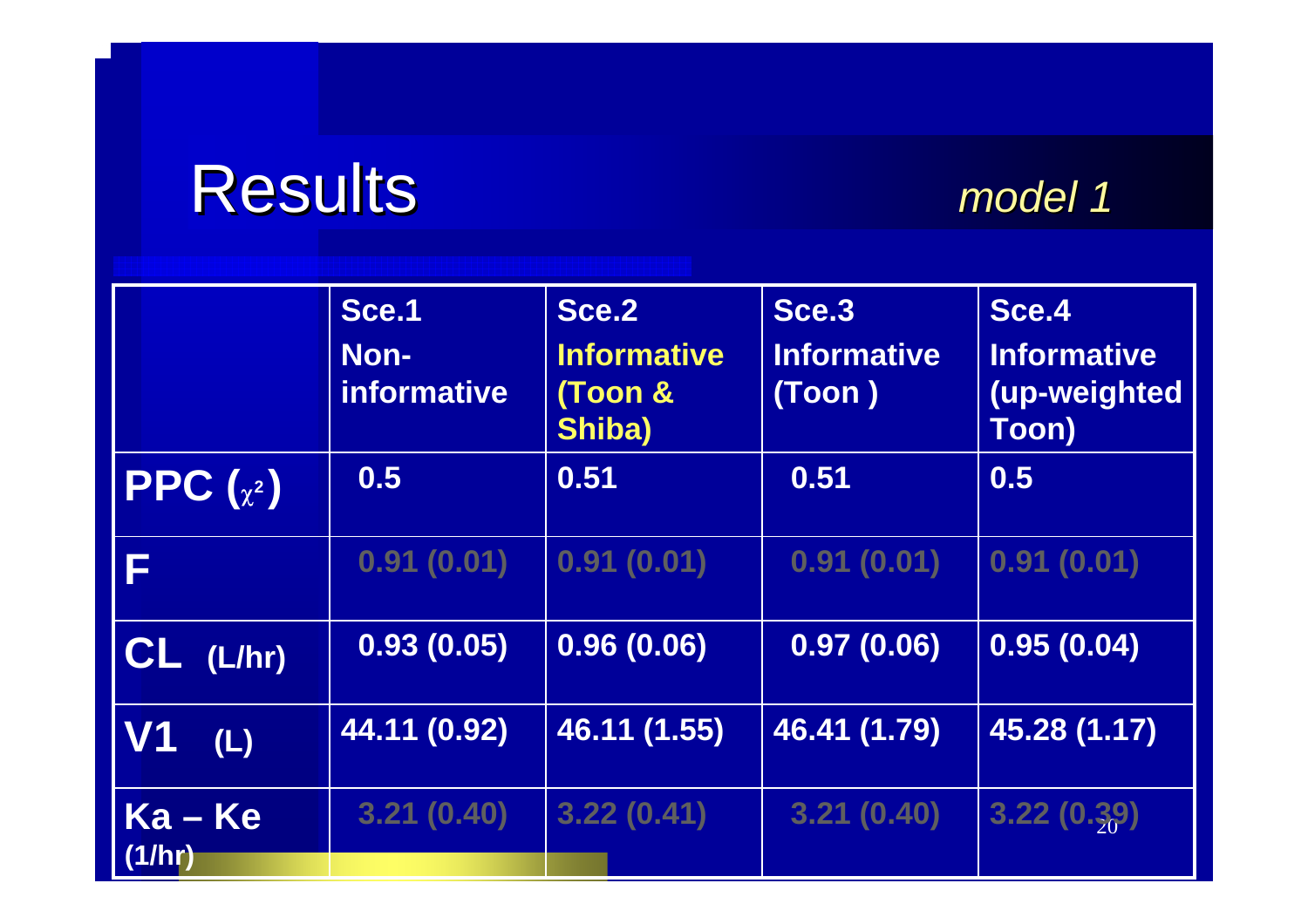# Results Results *model 1 model 1*

| Ind.SD              | Sce.1<br>Non-<br>informative | Sce.2<br><b>Informative</b><br>(Toon &<br>Shiba) | Sce.3<br><b>Informative</b><br>(Toon) | Sce.4<br><b>Informative</b><br>(up-weighted<br><b>Toon)</b> |
|---------------------|------------------------------|--------------------------------------------------|---------------------------------------|-------------------------------------------------------------|
| F                   | 0.03(0.02)                   | 0.04(0.01)                                       | 0.04(0.01)                            | 0.04(0.01)                                                  |
| $CL$ $(L/hr)$       | 0.19(0.05)                   | 0.22(0.04)                                       | 0.24(0.05)                            | 0.15(0.02)                                                  |
| <b>V1</b><br>(L)    | 2.94(0.80)                   | 6.12(0.81)                                       | 7.50(1.22)                            | 4.29 (0.40)                                                 |
| $Ka - Ke$<br>(1/hr) | 1.32(0.36)                   | 1.33(0.37)                                       | 1.32(0.36)                            | 1.32(0.36)                                                  |
| <b>Resid.SD</b>     | 0.11(0.00)                   | 0.11(0.00)                                       | 0.11(0.00)                            | 0.11(0.00)                                                  |
|                     |                              |                                                  |                                       |                                                             |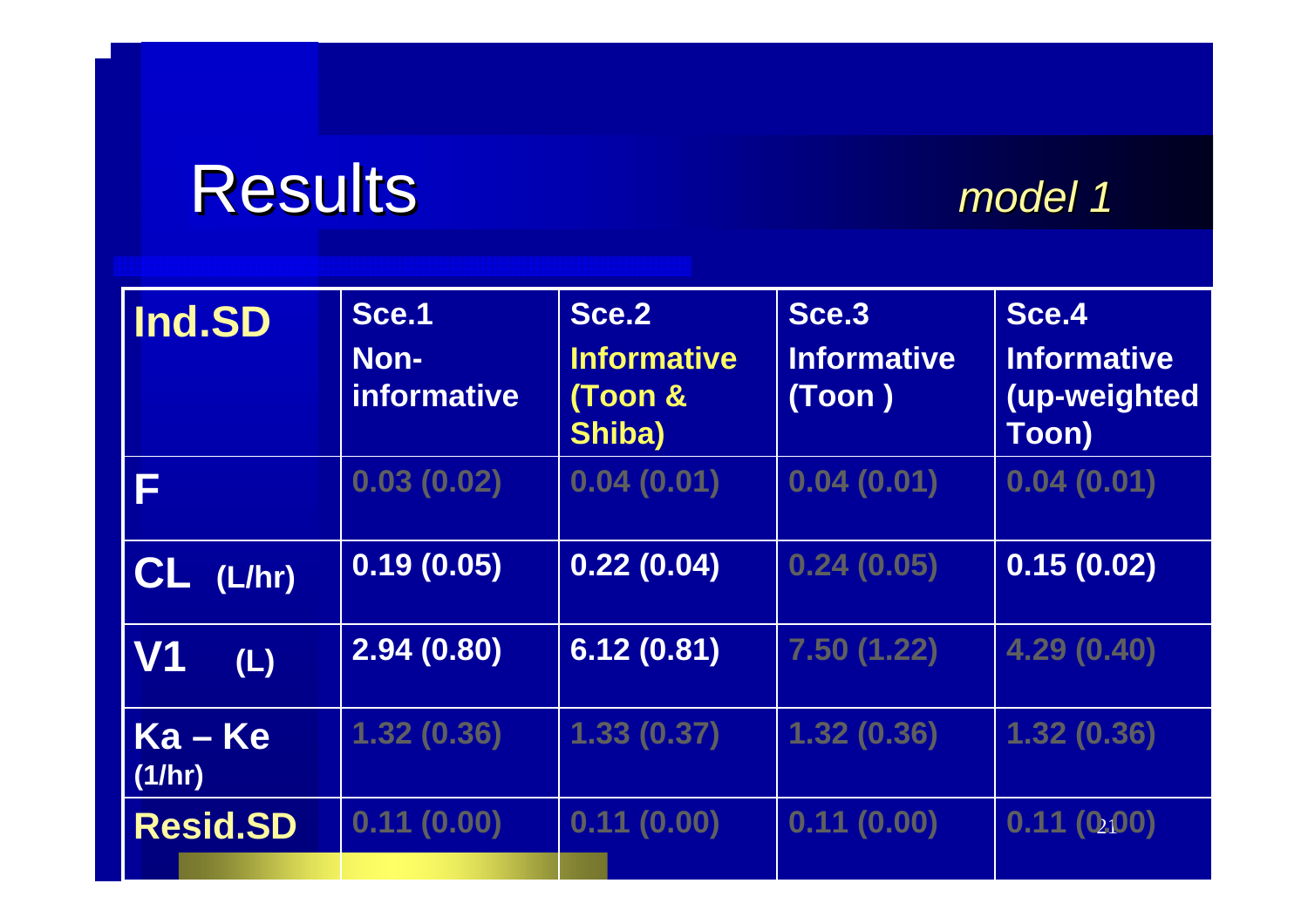## *lri vs. k = log10CPOi – log10CPOk* **( CPO = conditional predictive ordinates)**







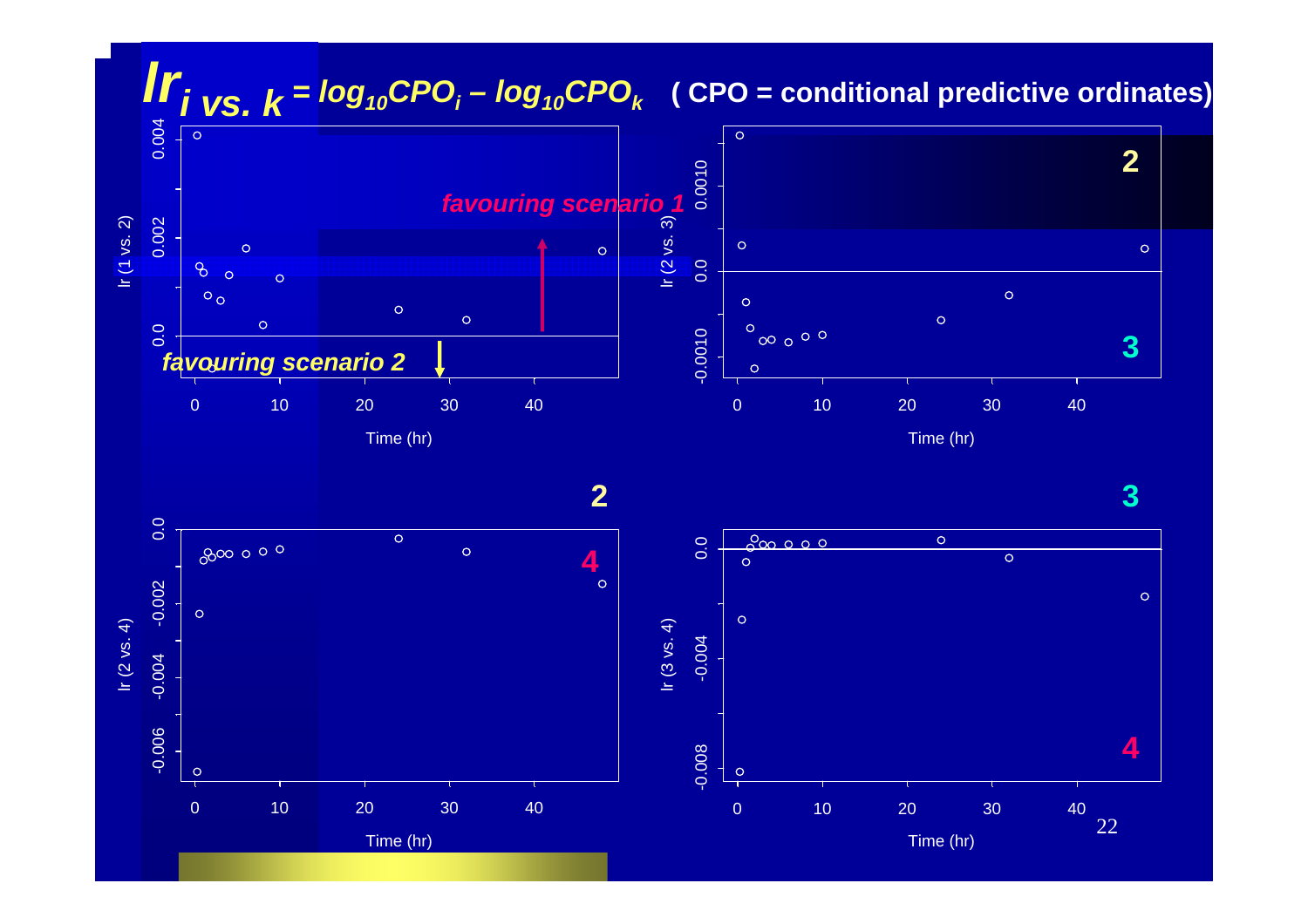#### **Predictions (95% credible intervals; after the last steady-state dose)**

400 mg oral; 2 **scenario 2**

400 mg oral; 1 **scenario 1**

Concentration (mg/L)

Concentration (mg/L)

0

م<br>0

 $\circ$ 

 $\circ$ 

 $\approx$ 

30



400 mg oral; scenario 4





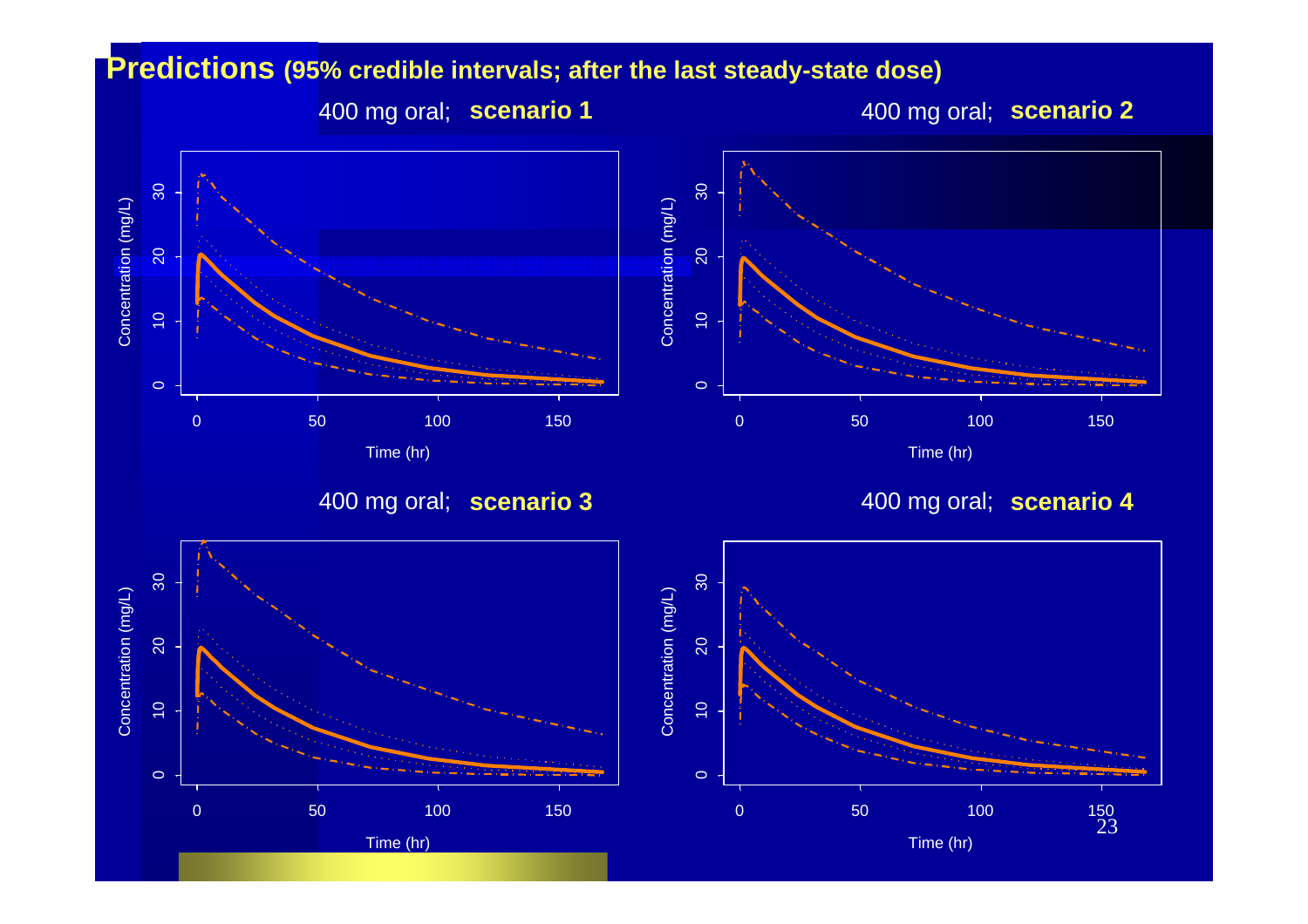#### *Model 2 simulations vs. Toon's model 1: exchangeable (Box: 0.48)*

400 mg Oral

100 mg IV

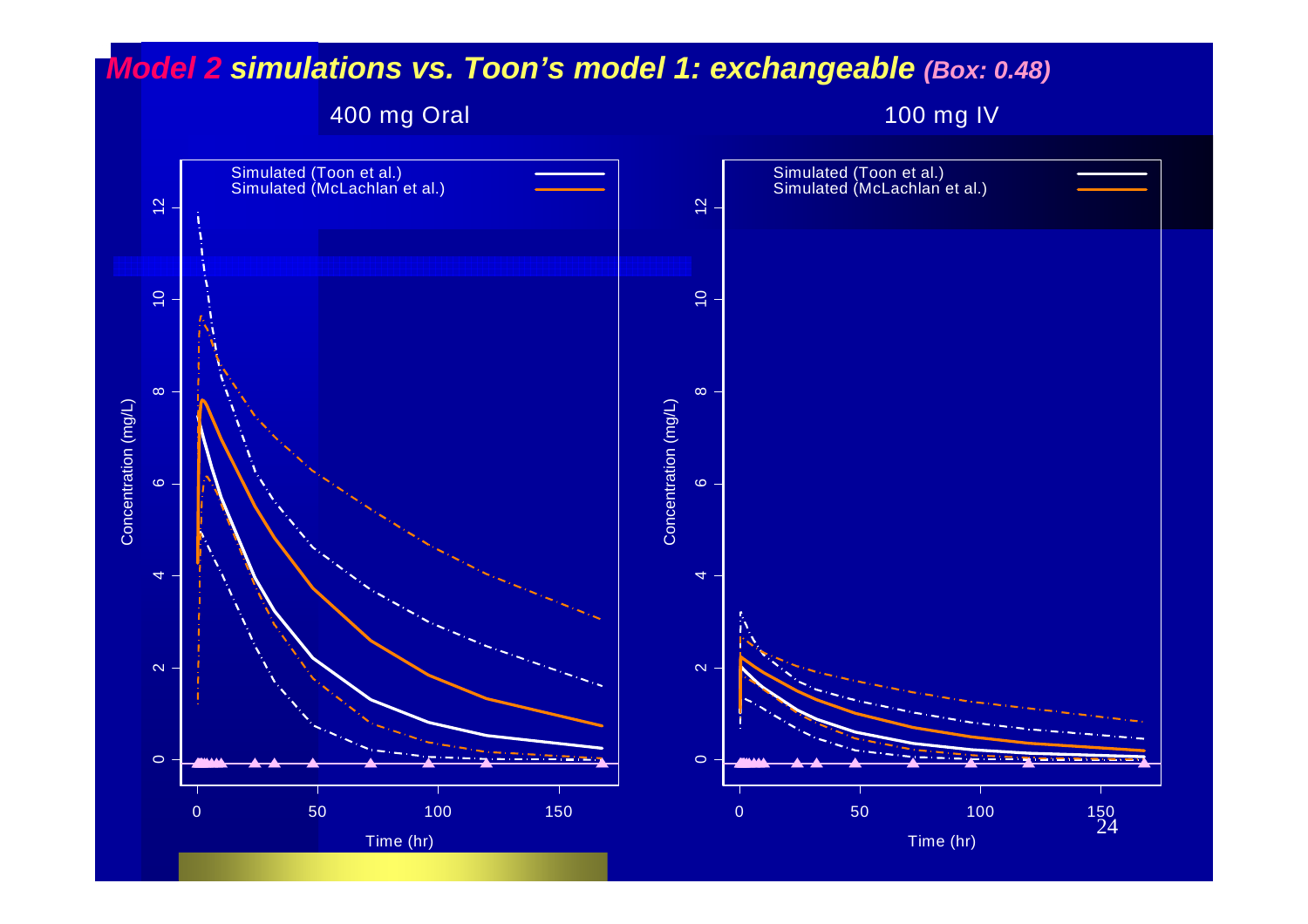# *Prior adjustment Prior adjustment model 2 model 2*

#### $\textsf{CL}_{\textit{i}}$  = baseline analysese \* CLcr<sub>i</sub> <mark>*Scenario 3:* up-weighte**Sdease**i8D f**oaCL&&\b**fi-</mark> **CL (** σ **2/n: u nit var. / artificial sample siz e) Scenario 3: Data & Informative prior (Toon)** <sup>z</sup>**Data, base (CLcr > 80 ml/min): m = 13 (** ≈ **1**  × **(m real : 1 3)) up-weighted base SD for CL, & V1**  $\bullet$ Toon, Se: **n = 10.5 (**<sup>≈</sup> **1**  × **m real )**  Æ **n = 5** ×**13** *•Data, slope:*  $m = 13$  $= 13$   $\cdots$   $\cdots$   $\cdots$   $\cdots$   $\cdots$   $\cdots$   $\cdots$   $\cdots$ <sup>z</sup>**Toon, slope: n = 69.5 (**<sup>≈</sup> **5**  × **m real ) Model 2 Data**<br>
Scenario 3: up-weigh **tes dense i SD f DaCL&& Wh-informative prior Scenario 2: Data & Informative prior (Toon & Shiba) Scenario 4: Data & informative prior (Toon)** up-weighted'base''S'D''for*'*'CL, & V1 **changed Pop. var. : Ind. var. ratio; Pop.**